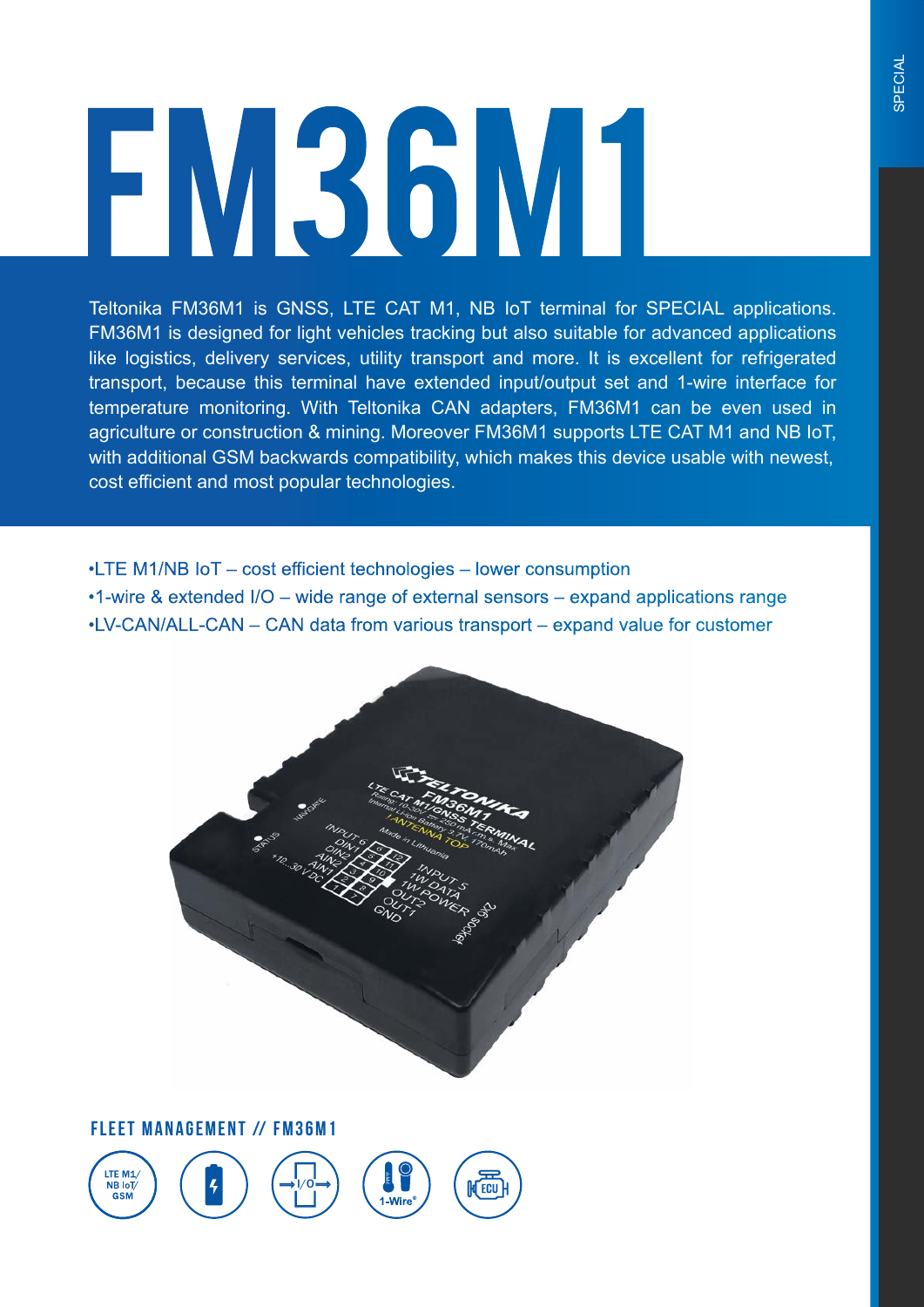

# LTE M1/NB IoT/GSM

CATM1 and NB IoT technologies brings the next generation of connectivity, making IoT business models more relevant and achievable by ensuring reliable and efficient connectivity and with backwards GSM compatibility, your network will be expanded even more.



### Internal battery

Feel safe when vehicle is monitored by device with internal battery. When vehicle battery is disconnected, device still remains online and sends data to server.



# Input and Output

With configurable inputs you can monitor external events, be it water level threshold crossing or a simple door sensor. Receive alerts remotely either via SMS or e-mail.



## 1-Wire®

1-Wire® protocol support enables you to identify up to 500 authorized drivers and connect temperature sensor. iButton® or RFID® allows to prevent unauthorized access to your fleet. Temperature sensors gives you possibility to monitor and control your cargo.

## CAN adapters support



Additional accessories LV-CAN200, ALLCAN300 allow you to acquire CAN data from any kind of transport such as light vehicles, trucks, buses, agriculture transport, and special transport. Supported vehicles list contains more than 1800 models. Each vehicle model has particular instruction for installation with scheme and picture. Available parameters: RPM, Total fuel, Fuel level, Vehicle mileage and more.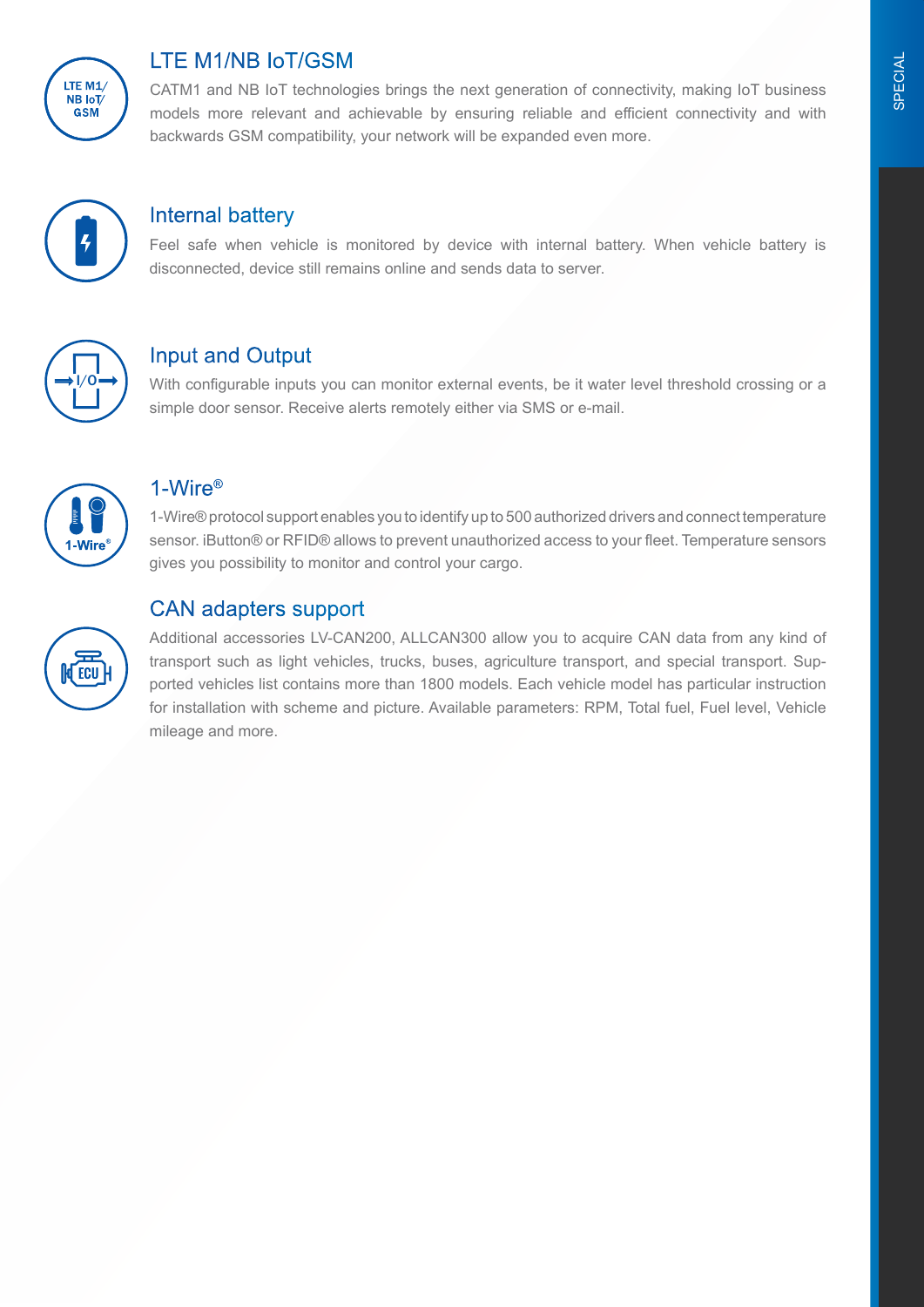# **FM36M1 USF CASES**



# Trailer tracking

Nothing gives you greater advantage in logistics than knowing location of all your goods. Not everything is connected to trucks and has a driver around. Trailers are more difficult to track: it can be left for days or remain in ships for weeks before getting any external power. Our solution has long autonomous working hours, is resistant to harsh environments, and gives possibility to read cargo temperature. You can also monitor which truck is connected to trailer for best work organization and accounting.

### Delivery transport

Quick and professional distribution of goods is the key to profit in delivery business. Route optimization can reduce your fuel expenses up to 30%; driver identification and behavior monitoring ensure high delivery standard and traceability, if any complaints need to be investigated. Gain full control of your fleet and resources with our solution.

### Public safety services

Concept of public security has changed significantly in the past decade. Safety of our society depends on technology which allows us to monitor, track and respond to emergency calls faster than ever. With our solution you will always know current location and status of your transport, thus ensuring quick response time to any kind of situation. Real time status of special equipment like sirens, water pumps, ladders and etc. guarantees accountability and ensures correct exploitation.

### Rental cars

Vehicle current location, status and track history are the main aspects for all rental service providers. Prevent theft with remote car lock management, receive notifications about possible contract violations, monitor driver behavior and areas where vehicle is driven – obtain standard tracking information and gain full control of your fleet.

### Taxi

For Taxi Company to be competitive and profitable, you must have the most innovative technology on your command. It is not enough to deliver customer from point to point, you need to ensure safety and traceability. Communicate with driver via Bluetooth headset, send pick up destination, acquire necessary routing and fuel consumption information – manage your fleet with our solution for taxi business.